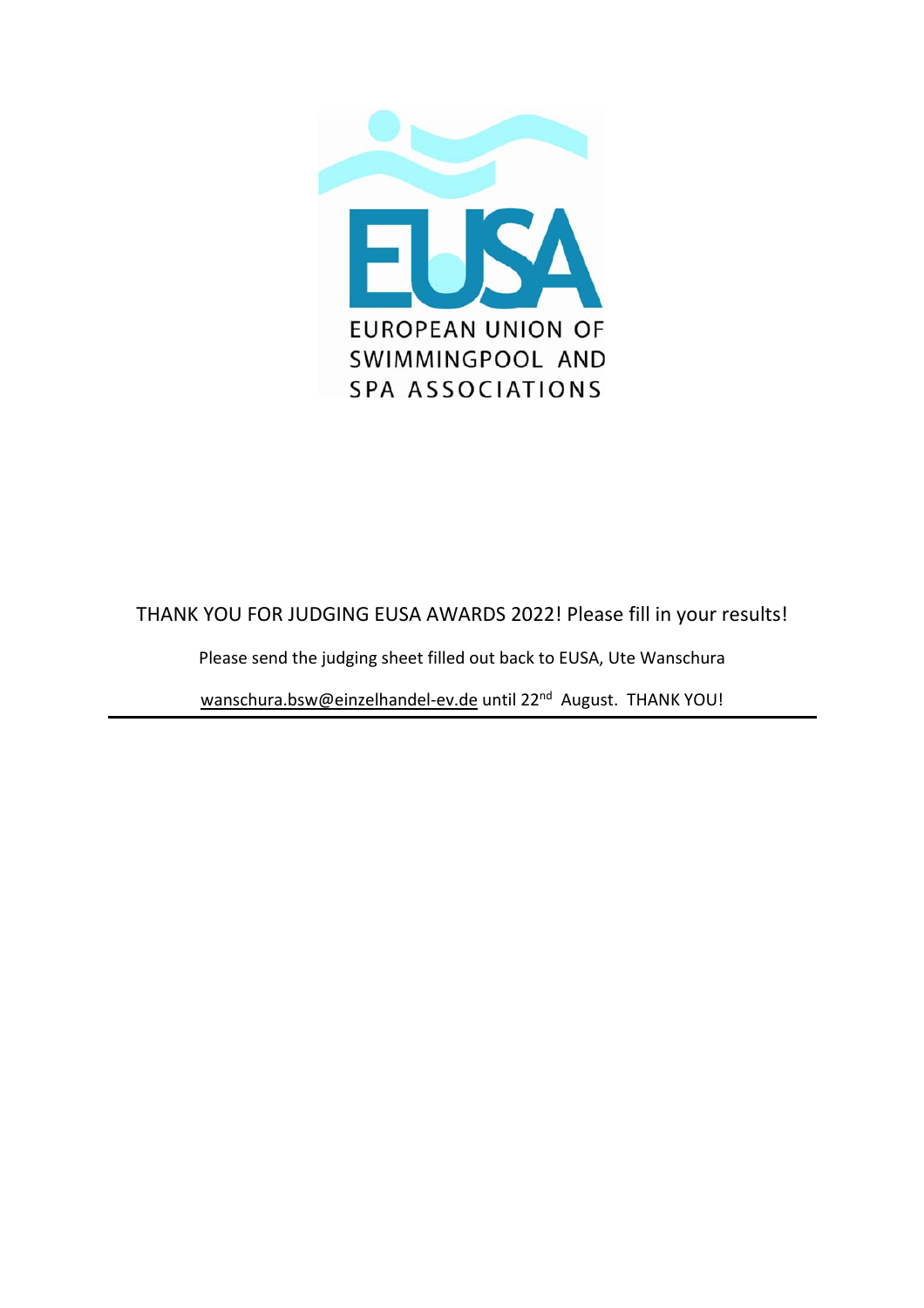#### **DIP (Domestic Indoor Pools)** The best pictures gets 35 points, the second-best 34, ....

the picture, you do not like at all, gets 1 point.

| <b>PICTURE</b>                                                     | <b>POINTS</b> |
|--------------------------------------------------------------------|---------------|
| DIP 01                                                             |               |
| <b>DIP 02</b>                                                      |               |
| <b>DIP 03</b>                                                      |               |
| <b>DIP 04</b>                                                      |               |
| DIP 05                                                             |               |
| <b>DIP 06</b>                                                      |               |
| <b>DIP 07</b>                                                      |               |
| <b>DIP 08</b>                                                      |               |
| <b>DIP 09</b>                                                      |               |
| <b>DIP 10</b>                                                      |               |
| <b>DIP 11</b>                                                      |               |
| <b>DIP 12</b>                                                      |               |
| <b>DIP 13</b>                                                      |               |
| <b>DIP 14</b>                                                      |               |
| <b>DIP 15</b>                                                      |               |
| <b>DIP 16</b>                                                      |               |
| <b>DIP 17</b>                                                      |               |
| <b>DIP 18</b>                                                      |               |
| <b>DIP 19</b>                                                      |               |
| <b>DIP 20</b>                                                      |               |
| <b>DIP 21</b>                                                      |               |
| <b>DIP 22</b>                                                      |               |
| <b>DIP 23</b>                                                      |               |
| <b>DIP 24</b>                                                      |               |
| <b>DIP 25</b>                                                      |               |
| <b>DIP 26</b>                                                      |               |
| DIP 27                                                             |               |
|                                                                    |               |
|                                                                    |               |
|                                                                    |               |
| DIP 28<br>DIP 29<br>DIP 30<br>DIP 31<br>DIP 32<br>DIP 33<br>DIP 34 |               |
|                                                                    |               |
|                                                                    |               |
|                                                                    |               |
| $DIP$ 35                                                           |               |
| <b>DIP 36</b>                                                      |               |
| <b>DIP 37</b>                                                      |               |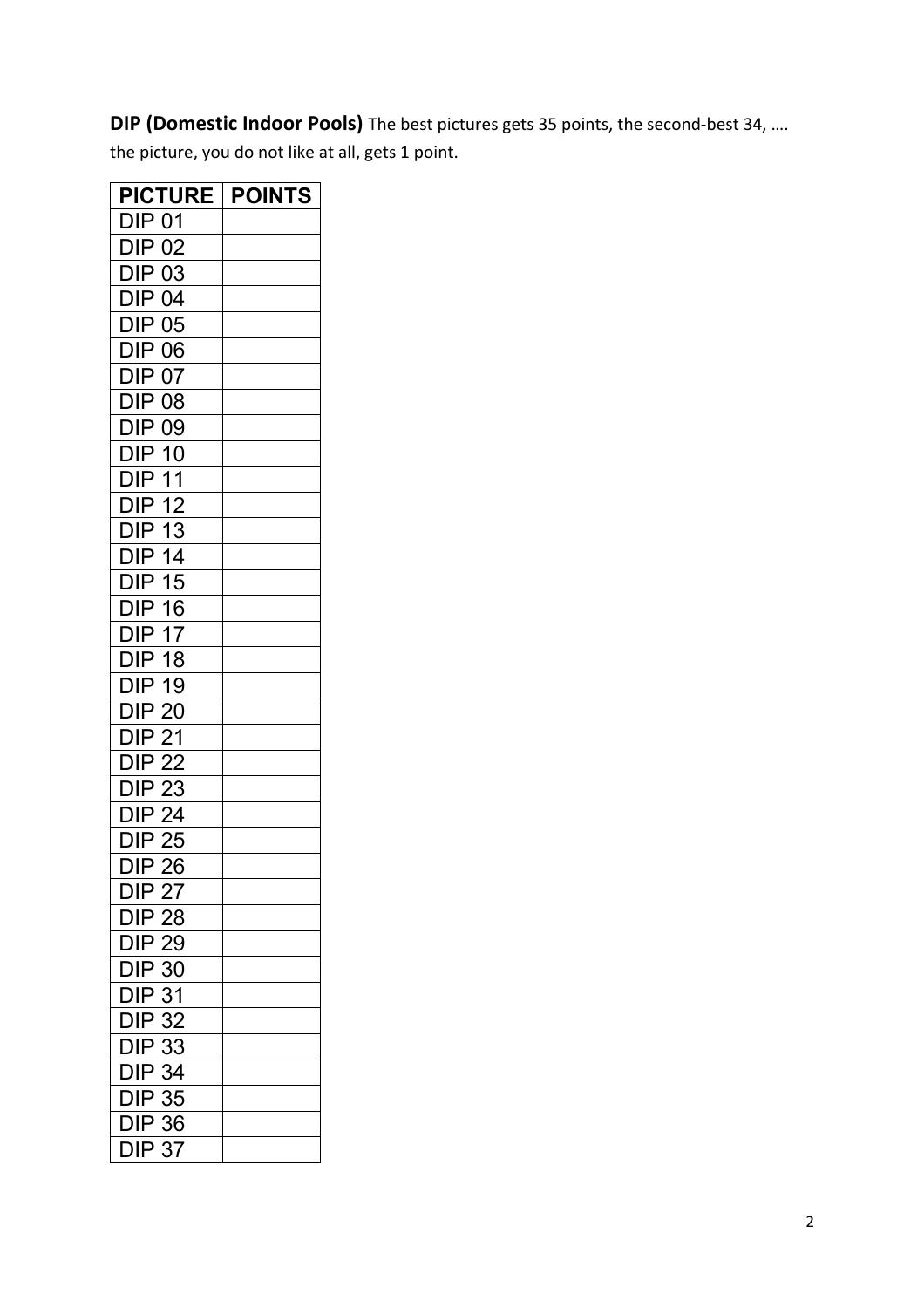# **DOP (Domestic Outdoor Pools)**

The best pictures gets 50 points, the second-best 49, .... the picture, you do not like at all, gets 1 point.

| <b>PICTURE</b> | <b>POINTS</b> |
|----------------|---------------|
| DOP 01         |               |
| <b>DOP 02</b>  |               |
| DOP 03         |               |
| <b>DOP 04</b>  |               |
| DOP 05         |               |
| <b>DOP 06</b>  |               |
| DOP 07         |               |
| DOP 08         |               |
| DOP 09         |               |
| <b>DOP 10</b>  |               |
| <b>DOP 11</b>  |               |
| <b>DOP 12</b>  |               |
| <b>DOP 13</b>  |               |
| DOP 14         |               |
| <b>DOP 15</b>  |               |
| DOP 16         |               |
| <b>DOP 17</b>  |               |
| DOP 18         |               |
| <b>DOP 19</b>  |               |
| DOP 20         |               |
| DOP 21         |               |
| <b>DOP 22</b>  |               |
| DOP 23         |               |
| <b>DOP 24</b>  |               |
| <b>DOP 25</b>  |               |
| <b>DOP 26</b>  |               |
| <b>DOP 27</b>  |               |
| <b>DOP 28</b>  |               |
| <b>DOP 29</b>  |               |
| <b>DOP 30</b>  |               |
| DOP 31         |               |
| <b>DOP 32</b>  |               |
| <b>DOP 33</b>  |               |
| <b>DOP 34</b>  |               |
| <b>DOP 35</b>  |               |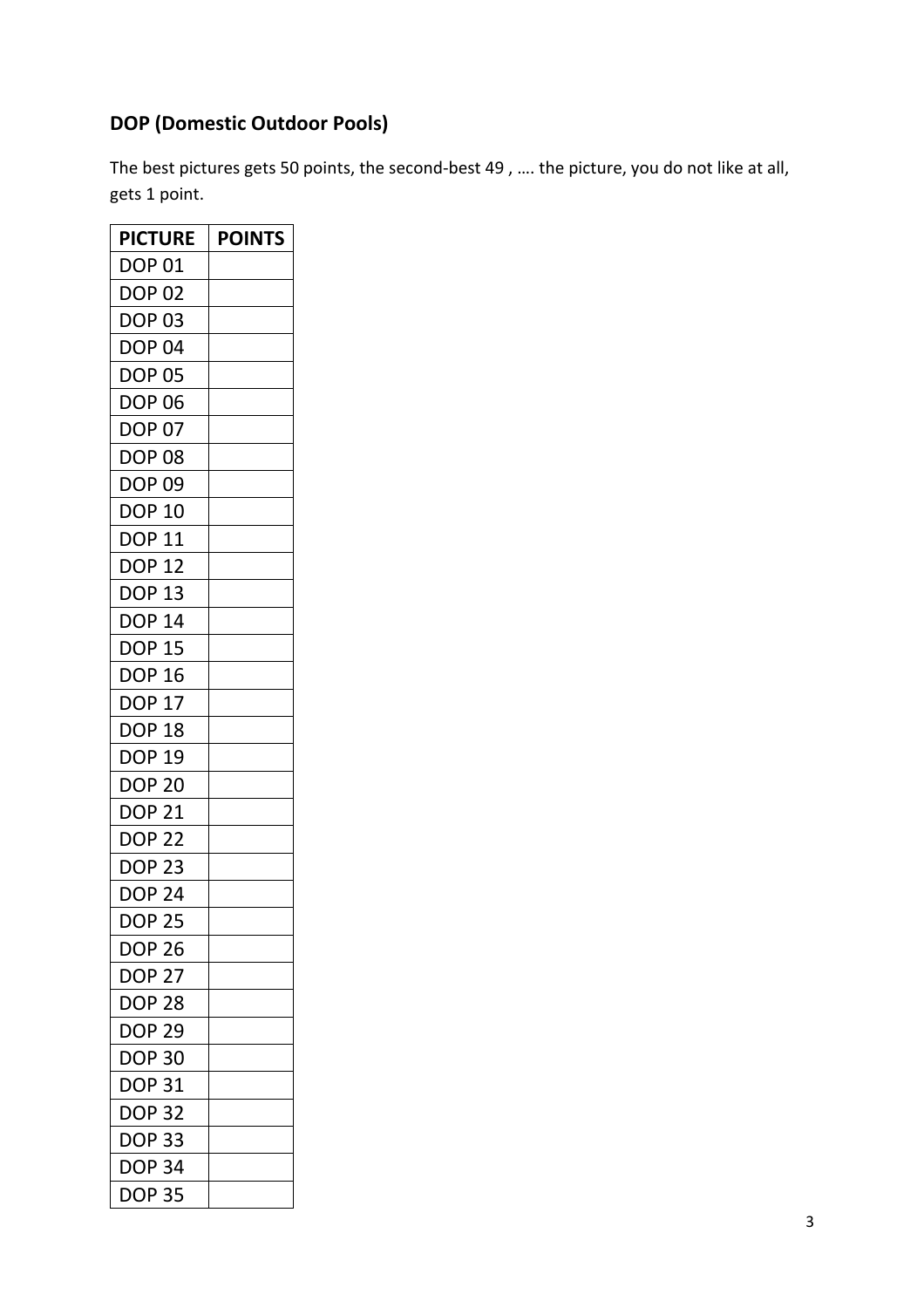| DOP 36 |  |
|--------|--|
| DOP 37 |  |
| DOP 38 |  |
| DOP 39 |  |
| DOP 40 |  |
| DOP 41 |  |
| DOP 42 |  |
| DOP 43 |  |
| DOP 44 |  |
| DOP 45 |  |
| DOP 46 |  |
| DOP 47 |  |
| DOP 48 |  |
| DOP 49 |  |
| DOP 50 |  |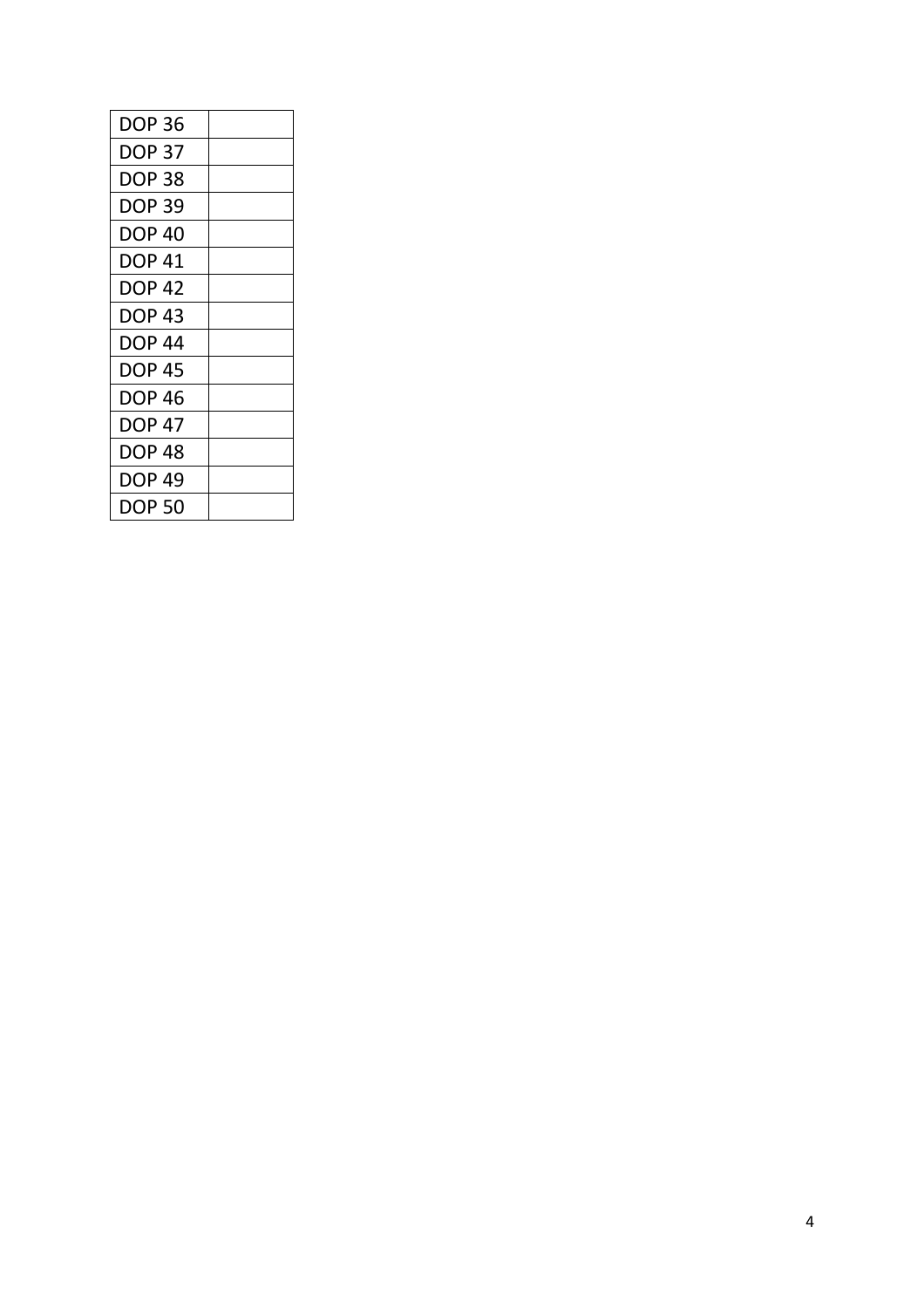#### **DWE (Domestic Pools with enclosure)**

The best pictures gets 23 points, the second‐best 22, …. the picture, you do not like at all, gets 1 point.

| <b>PICTURE</b> | <b>POINTS</b> |
|----------------|---------------|
| DWE 01         |               |
| DWE 02         |               |
| DWE 03         |               |
| DWE 04         |               |
| <b>DWE 05</b>  |               |
| <b>DWE 06</b>  |               |
| <b>DWE 07</b>  |               |
| <b>DWE 08</b>  |               |
| DWE 09         |               |
| DWE 10         |               |
| DWE 11         |               |
| DWE 12         |               |
| <b>DWE 13</b>  |               |
| <b>DWE 14</b>  |               |
| <b>DWE 15</b>  |               |
| <b>DWE 16</b>  |               |
| <b>DWE 17</b>  |               |
| <b>DWE 18</b>  |               |
| DWE 19         |               |
| <b>DWE 20</b>  |               |
| <b>DWE 21</b>  |               |
| <b>DWE 22</b>  |               |
| <b>DWE 23</b>  |               |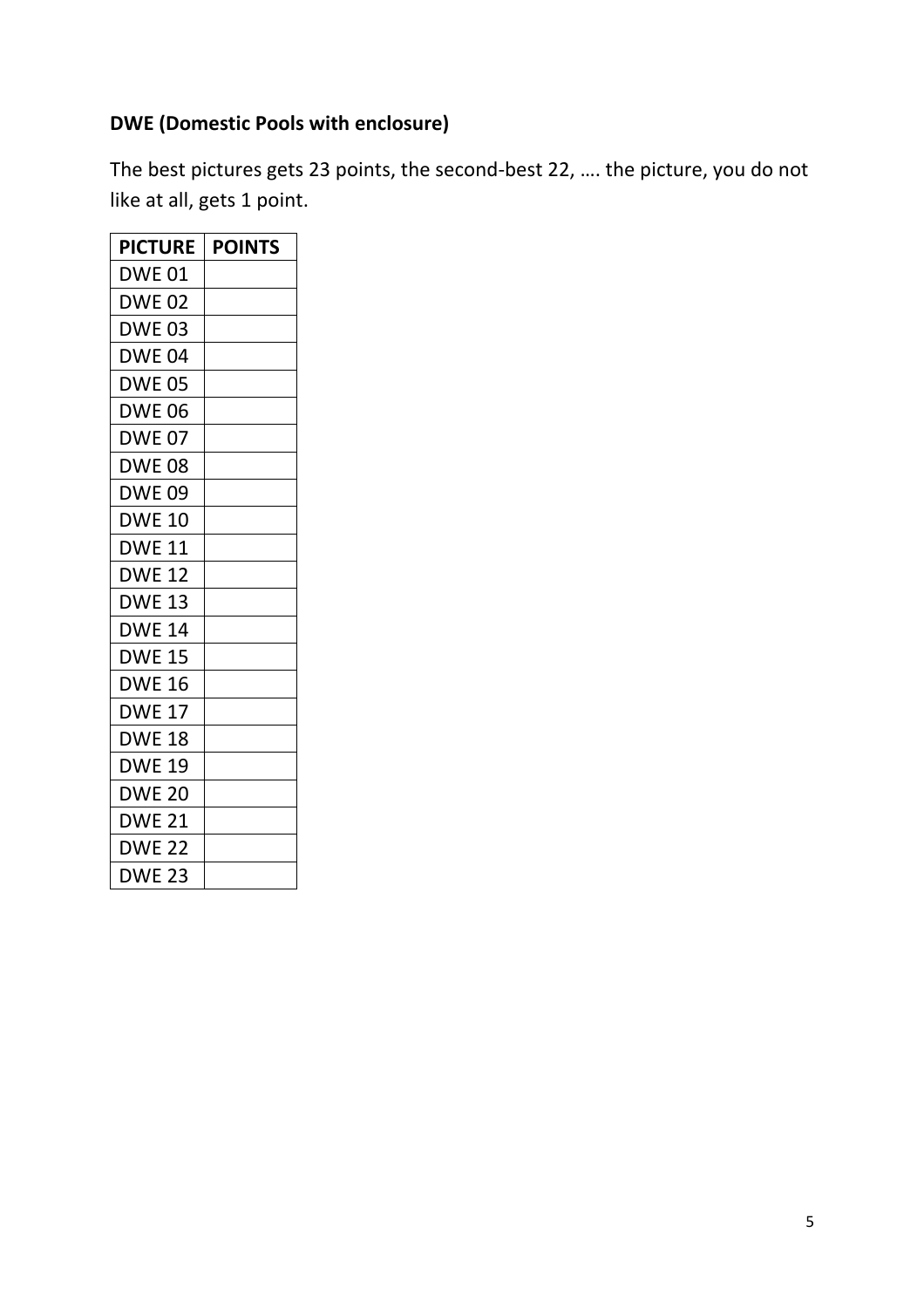# **DWC (Domestic Pools with automatic cover)**

The best pictures gets 23 points, the second‐best 22, …. the picture, you do not like at all, gets 1 point.

| <b>PICTURE</b> | <b>POINTS</b> |
|----------------|---------------|
| DWC 01         |               |
| DWC 02         |               |
| DWC 03         |               |
| <b>DWC04</b>   |               |
| <b>DWC 05</b>  |               |
| <b>DWC06</b>   |               |
| <b>DWC07</b>   |               |
| <b>DWC08</b>   |               |
| DWC 09         |               |
| DWC 10         |               |
| DWC 11         |               |
| DWC 12         |               |
| <b>DWC 13</b>  |               |
| DWC 14         |               |
| <b>DWC 15</b>  |               |
| <b>DWC 16</b>  |               |
| <b>DWC 17</b>  |               |
| <b>DWC 18</b>  |               |
| DWC 19         |               |
| <b>DWC 20</b>  |               |
| DWC 21         |               |
| <b>DWC 22</b>  |               |
| <b>DWC 23</b>  |               |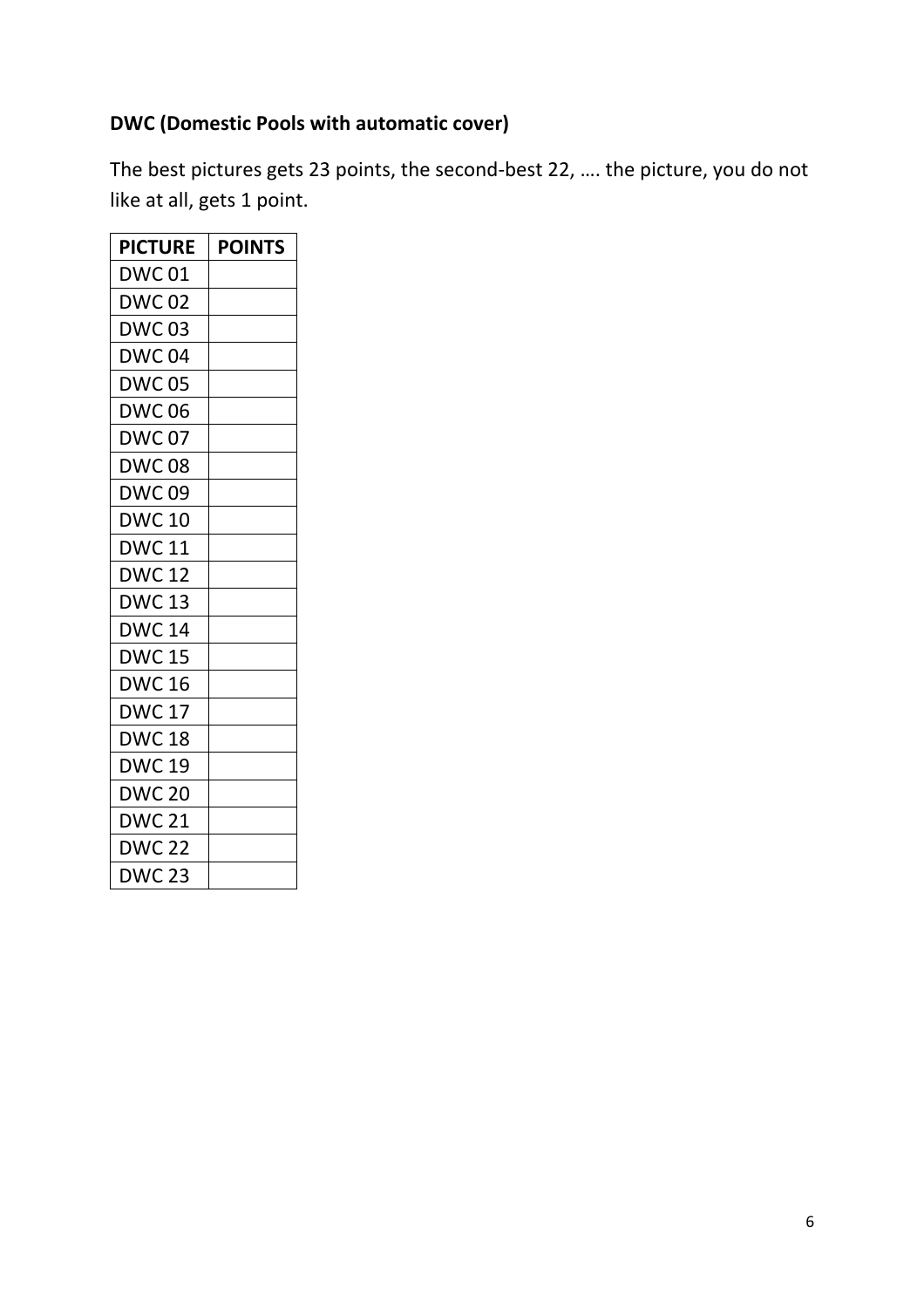# **PBN (Domestic Pools by night)**

The best pictures gets 39 points, the second‐best 38, …. the picture, you do not like at all, gets 1 point.

| <b>PICTURE</b> | <b>POINTS</b> |
|----------------|---------------|
| PBN 01         |               |
| <b>PBN 02</b>  |               |
| PBN 03         |               |
| <b>PBN 04</b>  |               |
| <b>PBN 05</b>  |               |
| <b>PBN 06</b>  |               |
| <b>PBN 07</b>  |               |
| <b>PBN 08</b>  |               |
| <b>PBN 09</b>  |               |
| <b>PBN 10</b>  |               |
| <b>PBN 11</b>  |               |
| <b>PBN 12</b>  |               |
| <b>PBN 13</b>  |               |
| <b>PBN 14</b>  |               |
| <b>PBN 15</b>  |               |
| <b>PBN 16</b>  |               |
| <b>PBN 17</b>  |               |
| <b>PBN 18</b>  |               |
| <b>PBN 19</b>  |               |
| <b>PBN 20</b>  |               |
| <b>PBN 21</b>  |               |
| <b>PBN 22</b>  |               |
| <b>PBN 23</b>  |               |
| PBN 24         |               |
| PBN 25         |               |
| <b>PBN 26</b>  |               |
| <b>PBN 27</b>  |               |
| <b>PBN 28</b>  |               |
| <b>PBN 29</b>  |               |
| <b>PBN 30</b>  |               |
| <b>PBN 31</b>  |               |
| <b>PBN 32</b>  |               |
| <b>PBN 33</b>  |               |
| <b>PBN 34</b>  |               |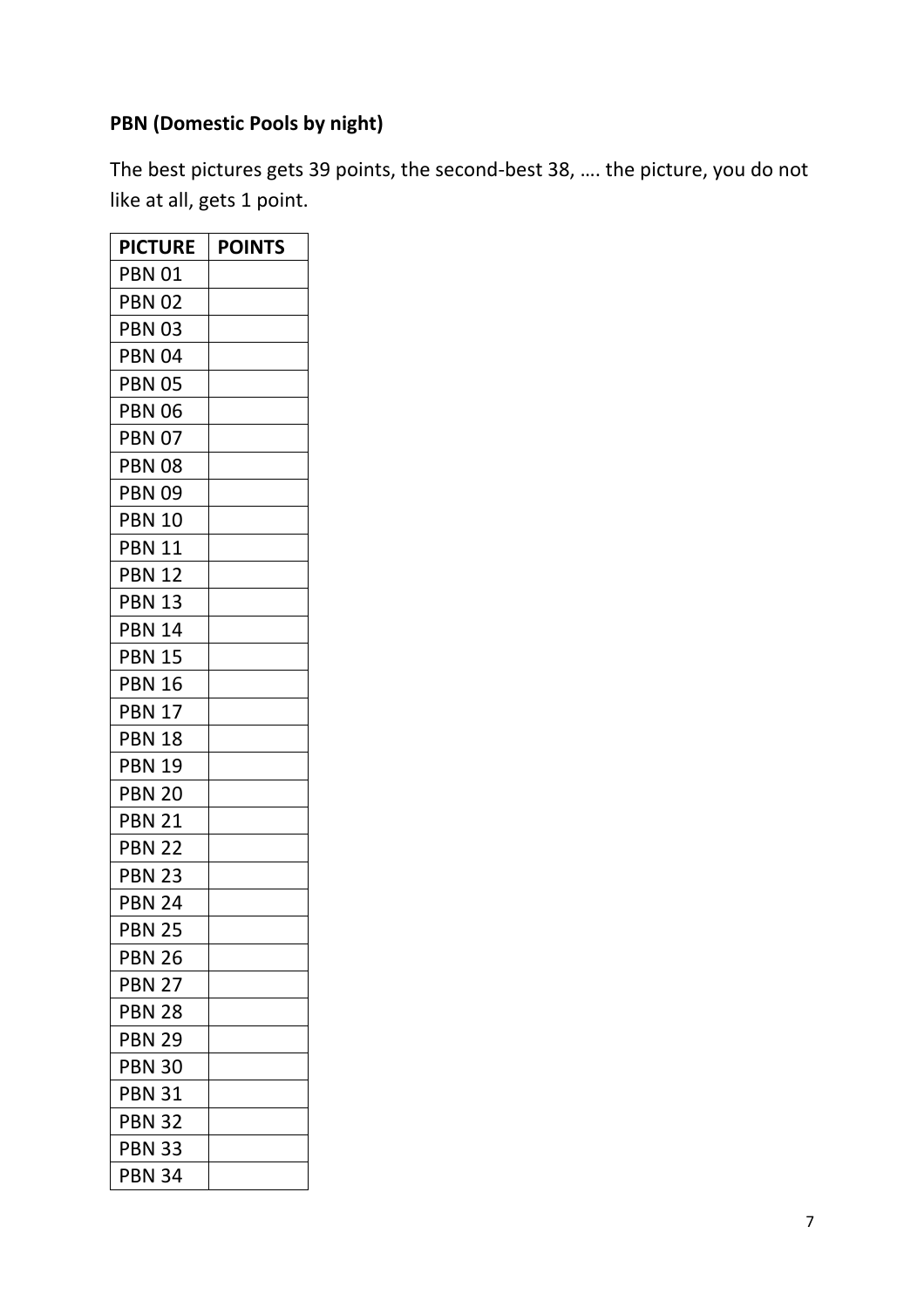| <b>PBN 35</b> |  |
|---------------|--|
| <b>PBN 36</b> |  |
| <b>PBN 37</b> |  |
| <b>PBN 38</b> |  |
| <b>PBN 39</b> |  |

# **DS (Domestic Spas)**

The best pictures gets 28 points, the second‐best 27, …. the picture, you do not like at all, gets 1 point.

| <b>PICTURE</b> | <b>POINTS</b> |
|----------------|---------------|
| DS 01          |               |
| <b>DS 02</b>   |               |
| <b>DS 03</b>   |               |
| <b>DS 04</b>   |               |
| <b>DS 05</b>   |               |
| <b>DS 06</b>   |               |
| <b>DS 07</b>   |               |
| <b>DS 08</b>   |               |
| <b>DS 09</b>   |               |
| <b>DS 10</b>   |               |
| <b>DS 11</b>   |               |
| <b>DS 12</b>   |               |
| <b>DS 13</b>   |               |
| <b>DS 14</b>   |               |
| <b>DS 15</b>   |               |
| <b>DS 16</b>   |               |
| <b>DS 17</b>   |               |
| <b>DS 18</b>   |               |
| <b>DS 19</b>   |               |
| <b>DS 20</b>   |               |
| <b>DS 21</b>   |               |
| <b>DS 22</b>   |               |
| <b>DS 23</b>   |               |
| <b>DS 24</b>   |               |
| <b>DS 25</b>   |               |
| <b>DS 26</b>   |               |
| <b>DS 27</b>   |               |
| <b>DS 28</b>   |               |